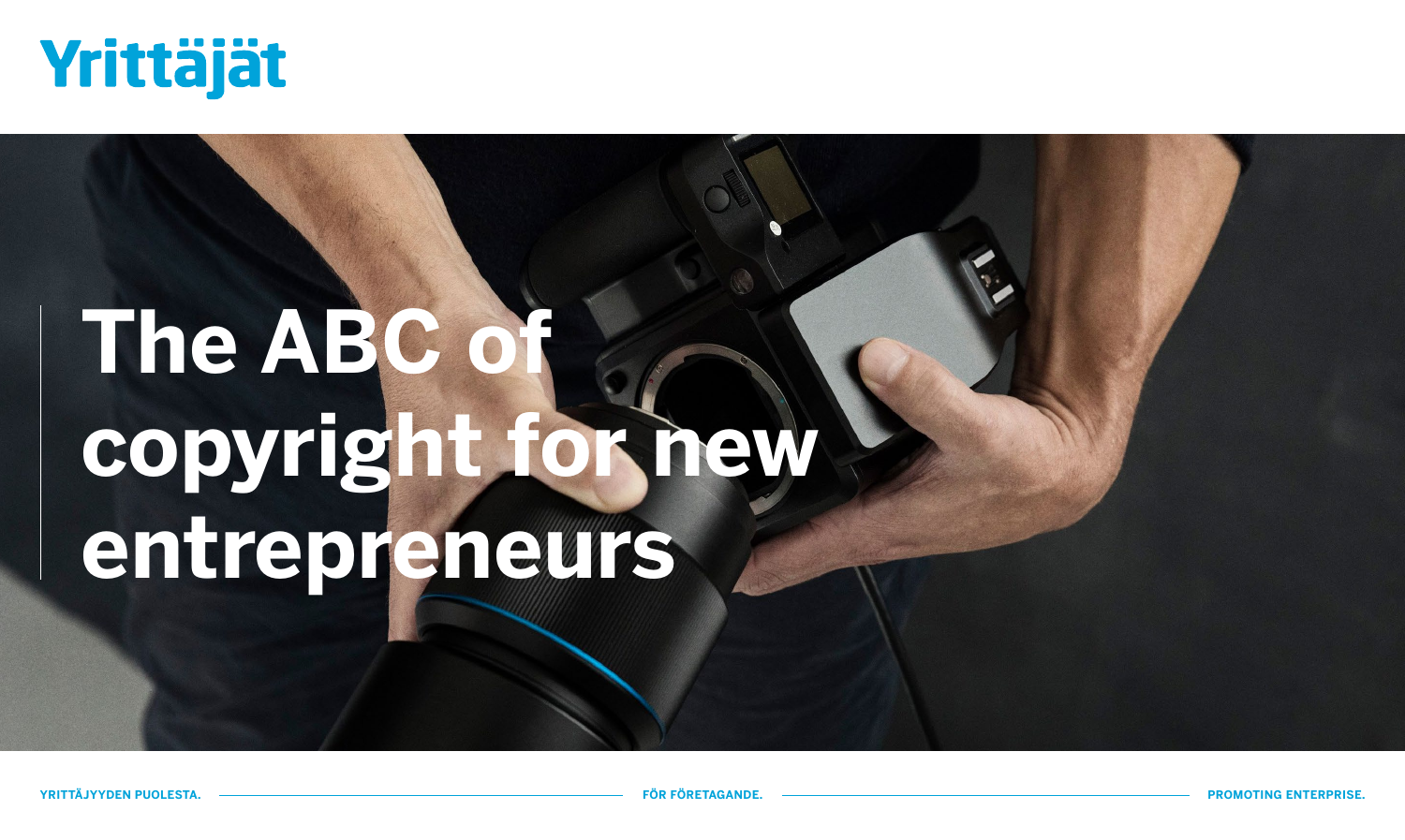# **Table of Contents**

p. **3 1. The ABC of copyright for new entrepreneurs**

p. **4 2. What are intellectual property rights (IPR)?**

p. **5 3. What is copyright?**

p. **7 4. When is copyright formed?**

p. **9 5. What cannot be protected by copyright?** p. **10**

**6. Be careful with material found online**

p. **11 7. Social media is no exception**

p. **12 8. A private person has the right to private copying – a company does not**

p. **14 9. How long is copyright valid?**

**YOU CAN JOIN SUOMEN YRITTÄJÄT: [yrittajat.fi/liity](https://www.yrittajat.fi/en/liity)**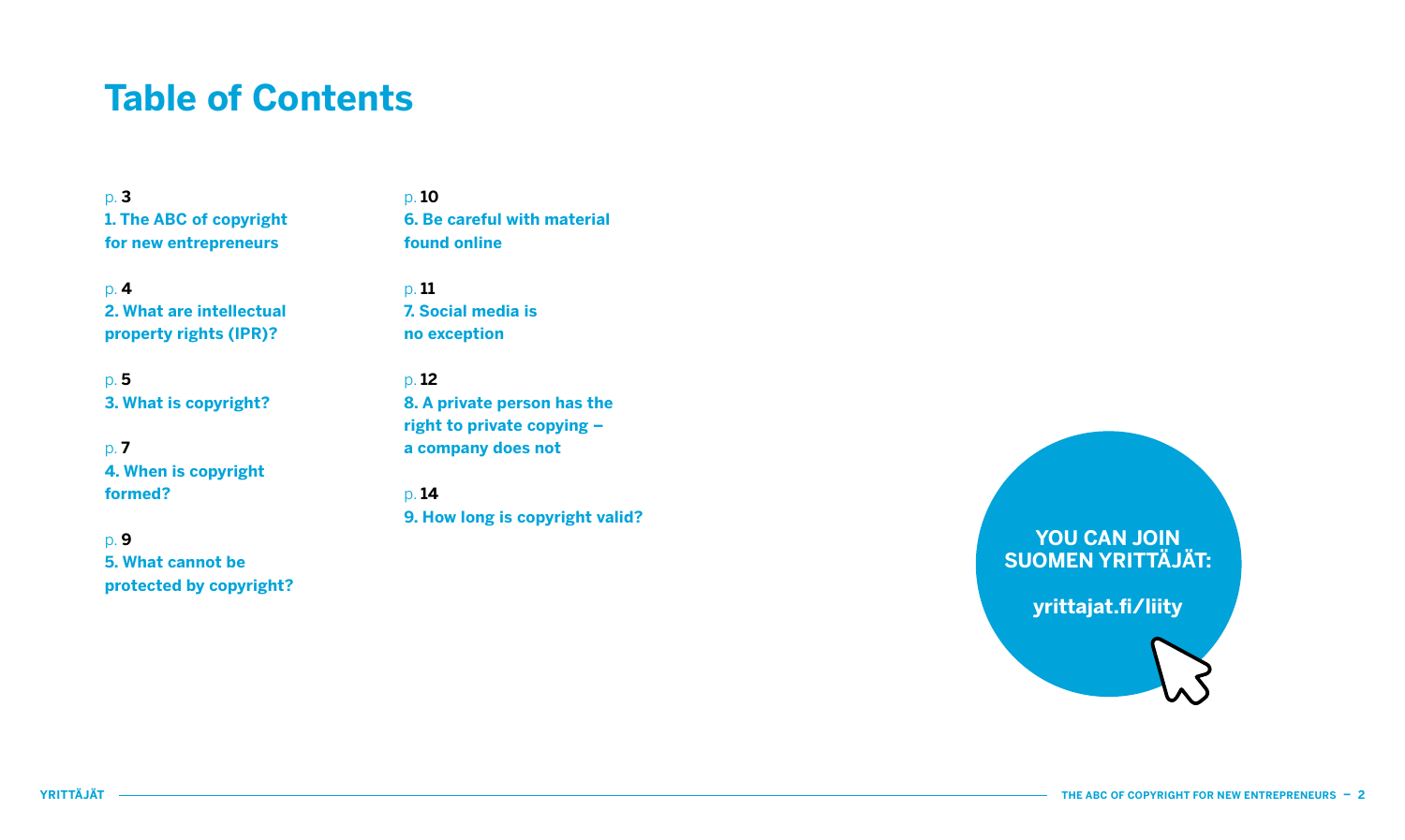## **The ABC of copyright for new entrepreneurs 1**

Do you know how you manage your intellectual property rights (IPR) as an entrepreneur? IPR mean rights to immaterial property. It's worth knowing the basics of IPR before you set up your company. It could even affect what name you choose to give your business. From a business perspective, immaterial rights are crucial. Business owners and companies acquire them to protect their interests. By acquiring them, you can limit competitors' activities and thus gain competitive advantage.

This guide is aimed at new entrepreneurs. You are either just registering your business or have just started out. With the help of this guide, you will know the basics of copyright and will be able to find more information on the issues that are important for your business. Every entrepreneur and person intending to become one is guaranteed to run into IPR issues. By learning about them, you can also avoid big bills.

This guide focuses on copyright, because it is worth knowing the minimum about it at the start of your business career to avoid accidentally infringing someone else's copyright. You are liable for compensation even if the infringement was unintentional. Thus, you have to know what is legal. This is why this guide focuses precisely on copyright questions, so you can avoid infringing someone else's copyright.

This is not an exhaustive guide to copyright, but it will get you started and show you how to find out more. The guide now in front of you quotes the Entrepreneur's Copyright Guide. In addition, Albert Mäkelä, an IPR expert at Suomen Yrittäjät, was interviewed for it.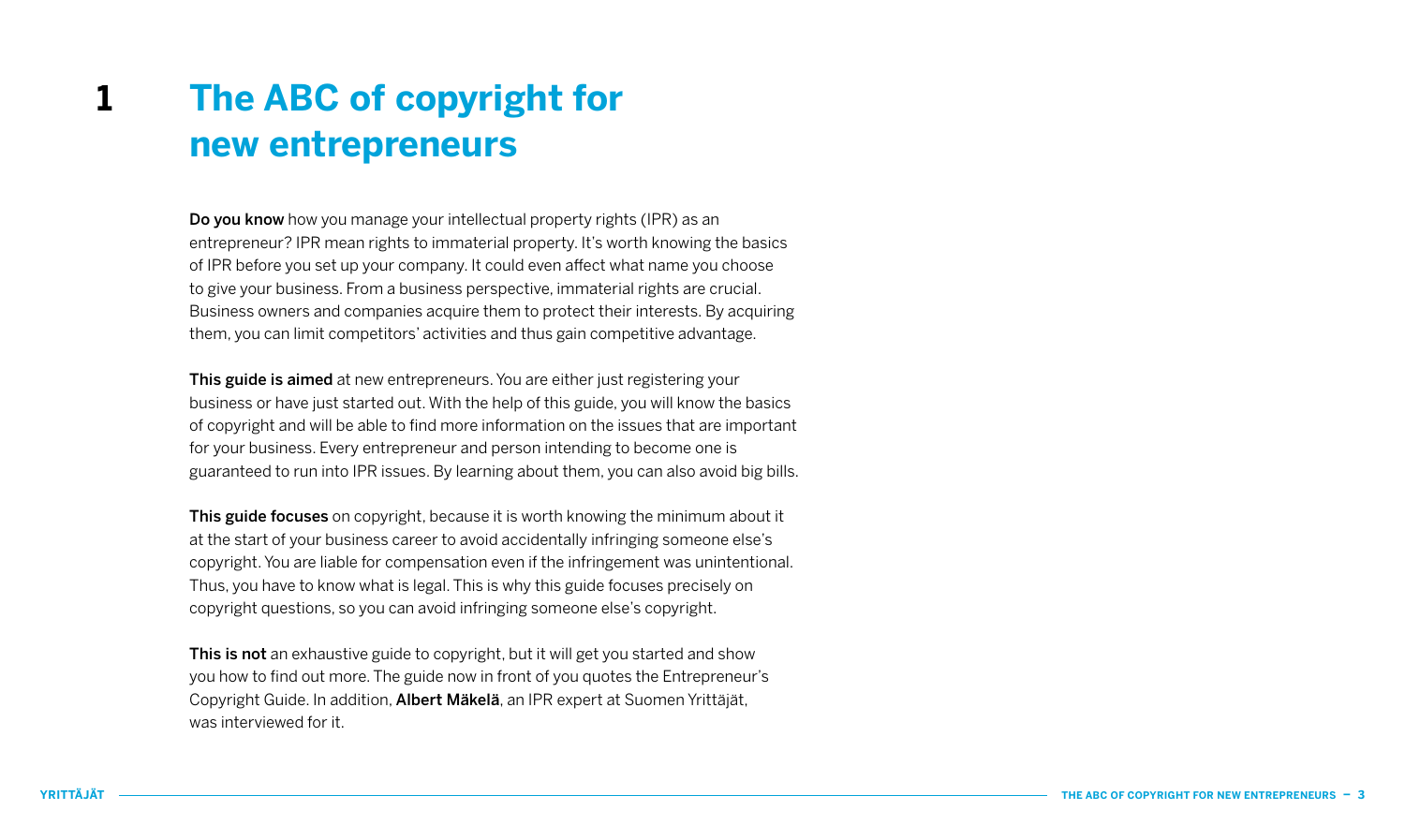# **2 What are intellectual property rights (IPR)?**

Intellectual or immaterial property rights (IPR) include copyright and industrial property rights such as patents, trademarks and design rights.

Copyright is one form of protecting an immaterial right. Other equivalent forms of protection include trademark rights, patent rights and utility model rights.

Unfair commercial practice covers the gaps between them.

Examples of works which enjoy legal protection once they meet the threshold of originality:

- Photographs
- Computer programs
- Databases
- Written materials
- Graphic and visual design

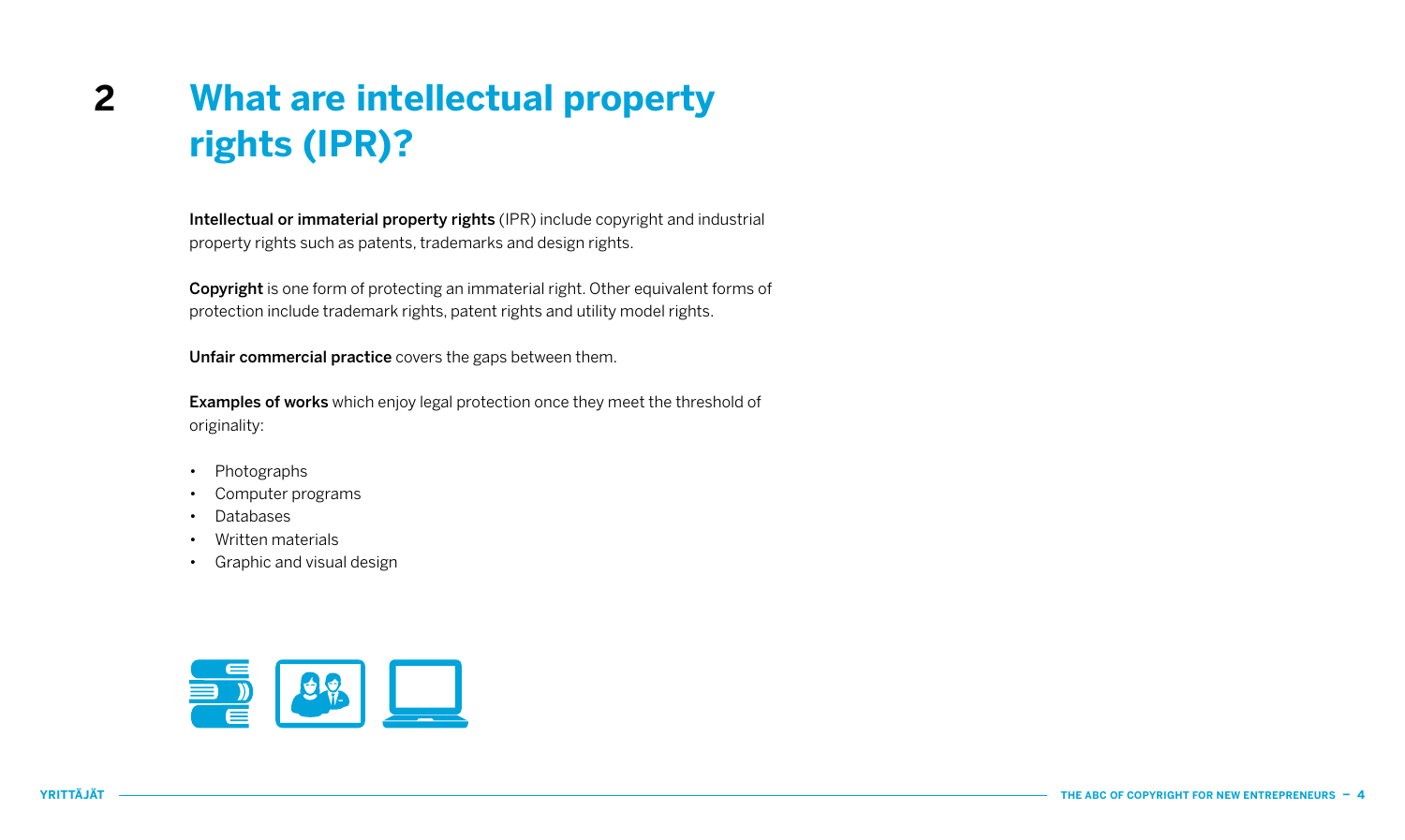# **3 What is copyright?**

Copyright is an essential part of every business's strategy and business plan. The rights enjoyed by copyrighted works, and the protection of them, can form a considerable share of a business's operations. The management, protection and defence of copyright demands an active and strategic approach to guarding IPR. Copyright protects creative work.

### **Know the risks – avoid pitfalls**

In their activities, businesses often also use protected works created by others, such as written materials, music and audio-visual material. Businesses need to know the contractual and permit contracts that pertain to such use.

They also have to recognize the associated risks. Copyright infringement may lead to liability for compensation and penalties. A business may be liable to pay compensation and face penalties even if it acted in error – this is not a mitigating circumstance in copyright.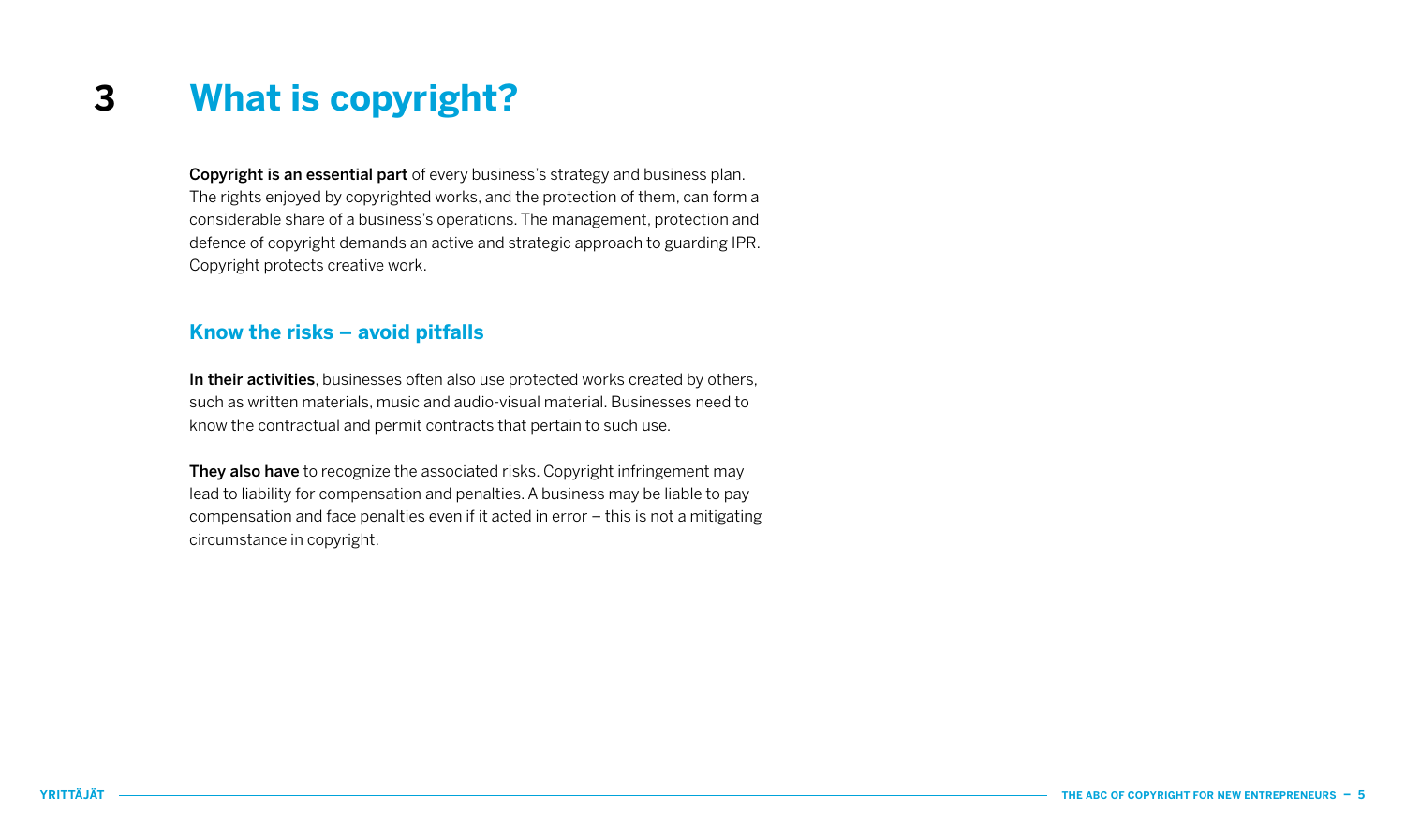### **Draw up a copyright contract**

Copyright belongs to the person who made the work, that is, the natural person who created the work. This is one of the most important principles of copyright law and the associated system.

Business owners should remember copyright when forming partnerships and engaging subcontractors. When a company signs contracts with subcontractors, freelancers or other external partners, it must agree on rights on a case-by-case basis with due consideration for each contracting party's needs.

Copyright is not automatically transferred from its holder, rather the transfer of copyright must always be agreed. It is important to explicitly agree on the right to alter the work and the right to transfer copyright. These rights are not transferred from the holder unless specifically agreed.

Copyright questions should also be considered in employment, if a company's employee produces copyrighted material that the employer wants to use.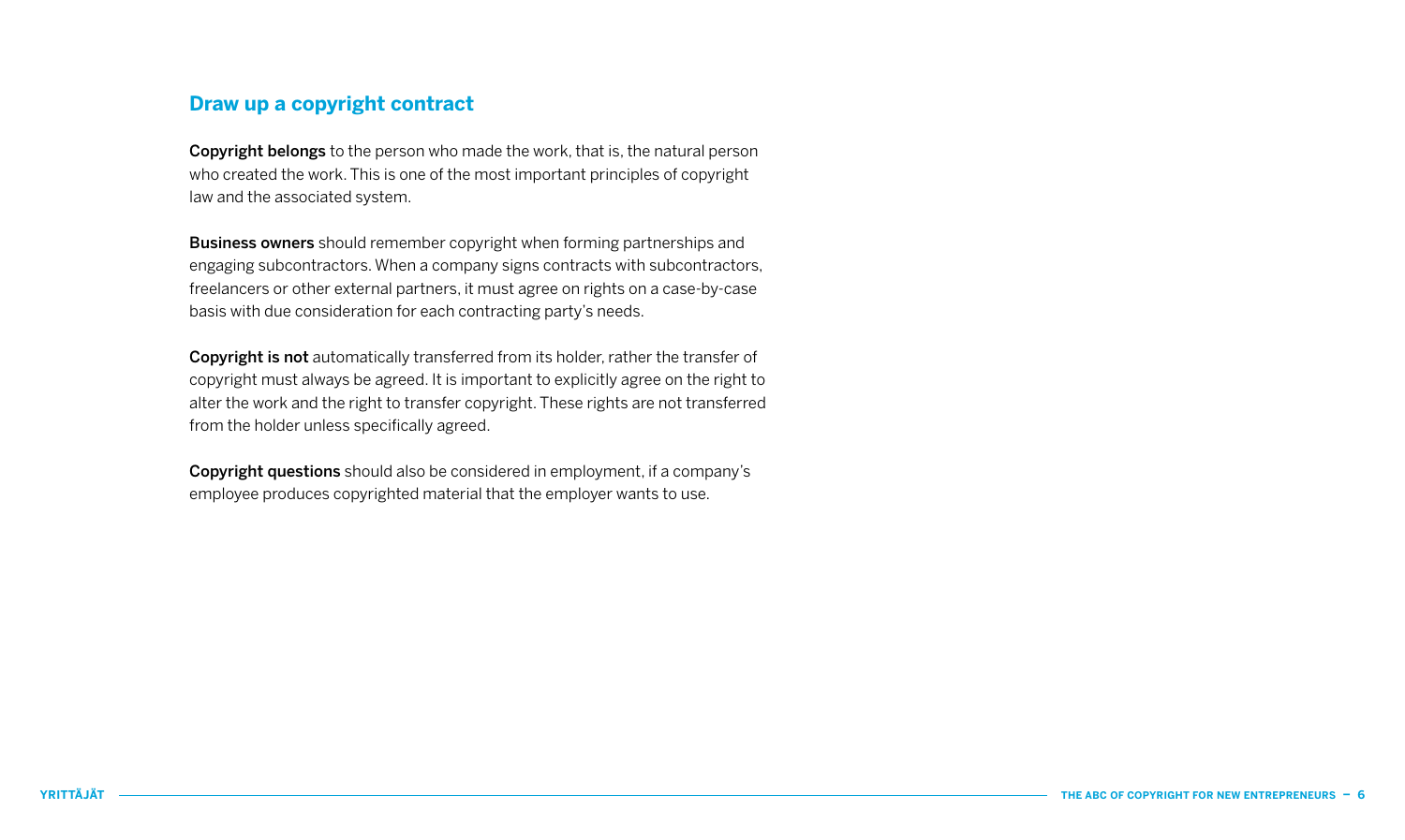# **4 When is copyright formed?**

## **Under the Copyright Act:**

*A person who has created a literary or artistic work shall have copyright therein, whether it be a fictional or descriptive representation in writing or speech, a musical or dramatic work, a cinematographic work, a photographic work or other work of fine art, a product of architecture, artistic handicraft, industrial art, or expressed in some other manner. Maps and other descriptive drawings or graphically or three-dimensionally executed works and computer programs shall also be considered literary works.*

Copyright is the exclusive right of the author of the work to decide on how the right is exercised. The exclusive right also includes the right to deny use of the right. The author's exclusive right is restricted by statutory limitations that exist for societal and practical reasons.

## **A work is the result of creative work**

For copyright protection to exist, the work must be the result of independent and original creative work. Independent means that the work stands out from previous works.

A work may not be a copy or imitation of another work. Originality means that the work must be the author's creative work: if someone else started making an equivalent work, he or she would not reach the same results.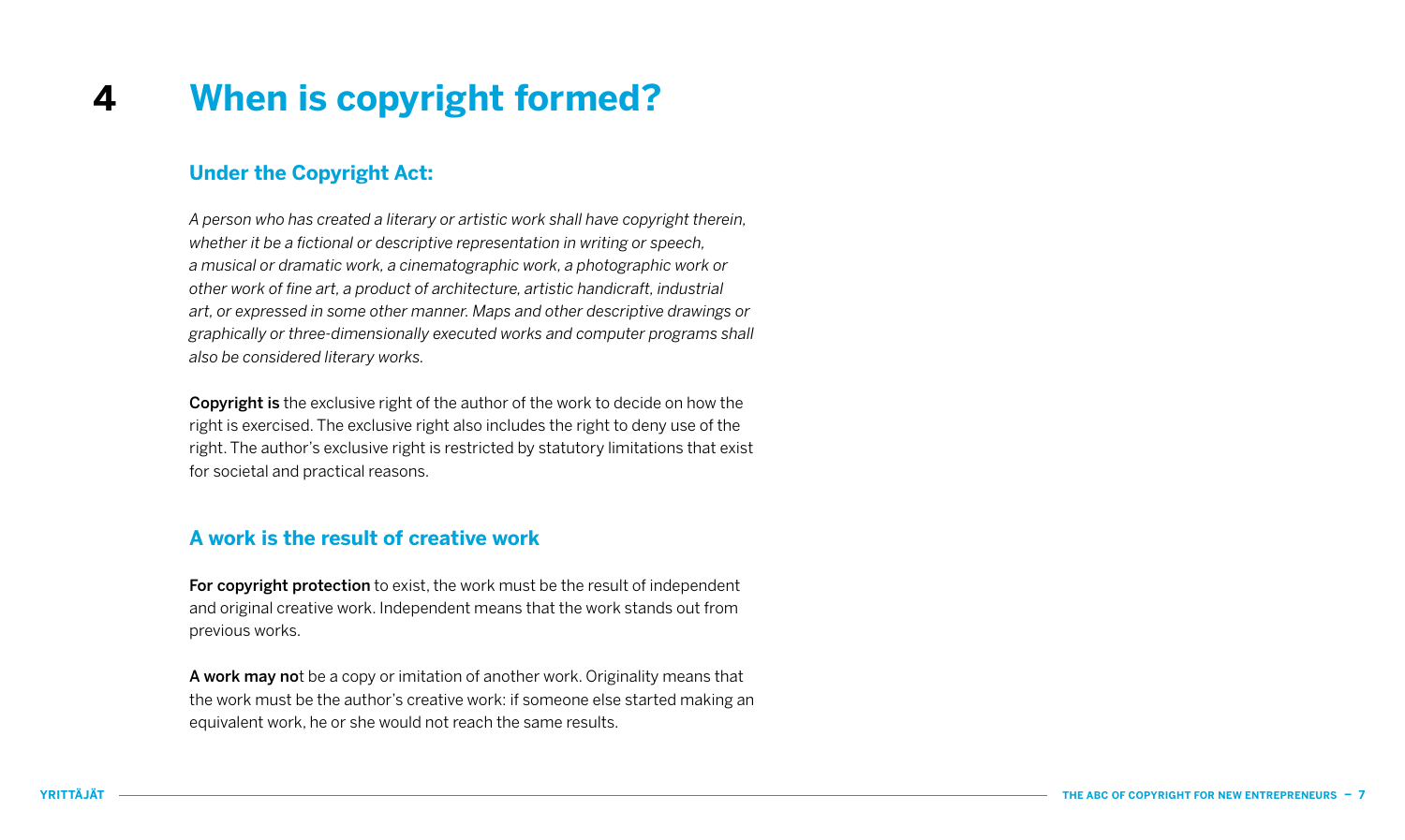### **Meeting the threshold of originality**

The work must meet the threshold of originality. If the work meets the threshold of originality, its creator receives the statutory protection for his or her work. If the threshold is not met, then the work it does not receive any protection under the Copyright Act.

One example is a sofa suite manufactured according to a collection designed by an interior architect, which the Finnish Supreme Court ruled as unprotected by copyright law.

Copyright is automatically formed when a work is created, nor does it require any kind of registration or any other actions. The list of works in the Copyright Act is not exhaustive, which means that copyright can also protect other products of creative work than those listed above.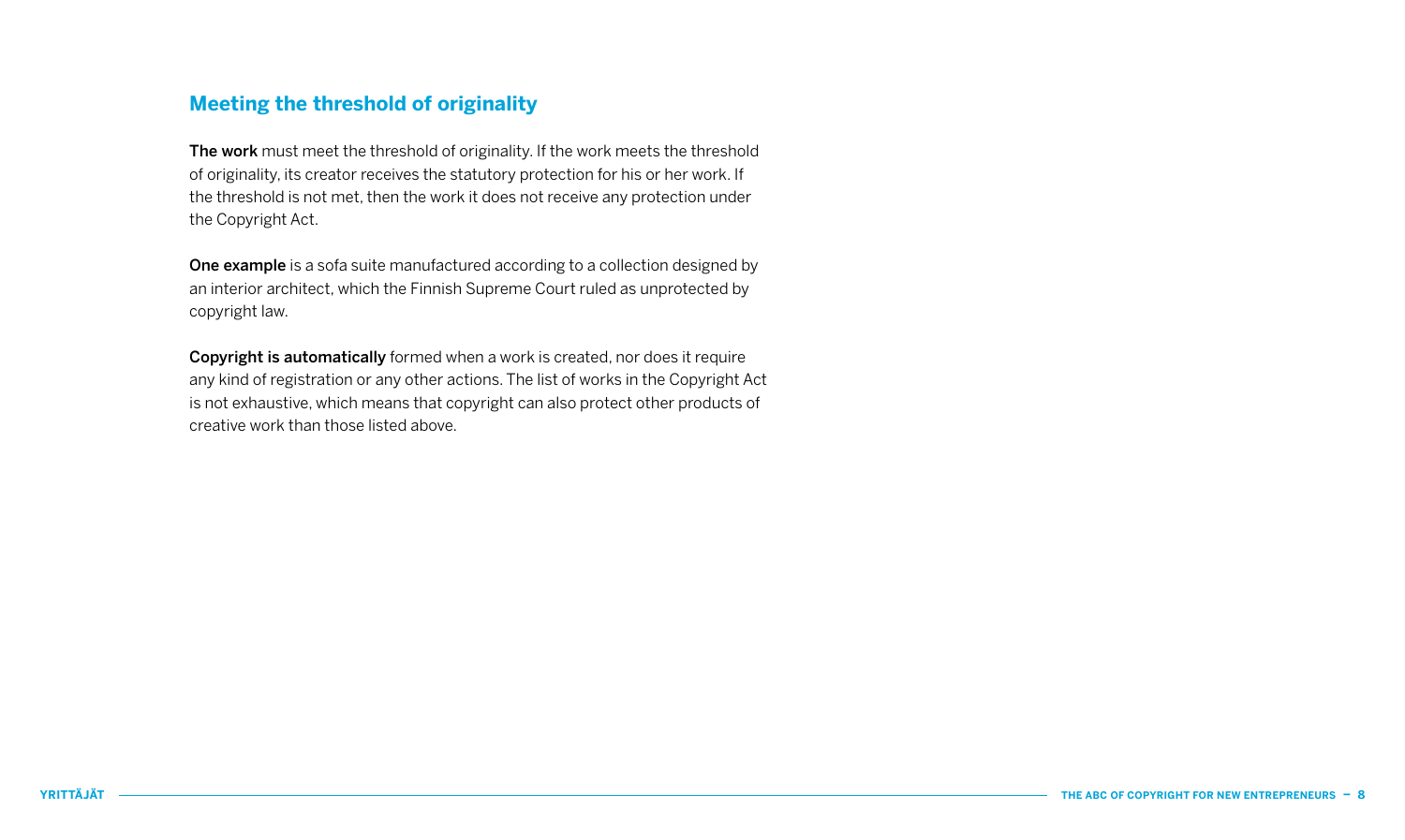## **What cannot be protected by copyright? 5**

Copyright does not cover ideas, principles, information, topics or themes. Anyone can write a book or paint a picture on the same topic as someone in the past. In the same way, anyone can write an article about the same event using the same information and facts that another journalist used to write an article.

In the case of a written or artistic work, protection applies to written or artistic execution, that is, to the choices the author made when creating the work. Thus, information and facts may be used freely; copyright protection does not extend to them.

# $((\oslash)$

#### **Do not confuse with freedom of speech**

**It is worth remembering that freedom of speech is not the same thing as copyright. Copyright law does not restrict the universal rights to freedom of speech and expression. For example, the author of a written work may not prevent another person from using the information contained in the work in her own written work or a review.**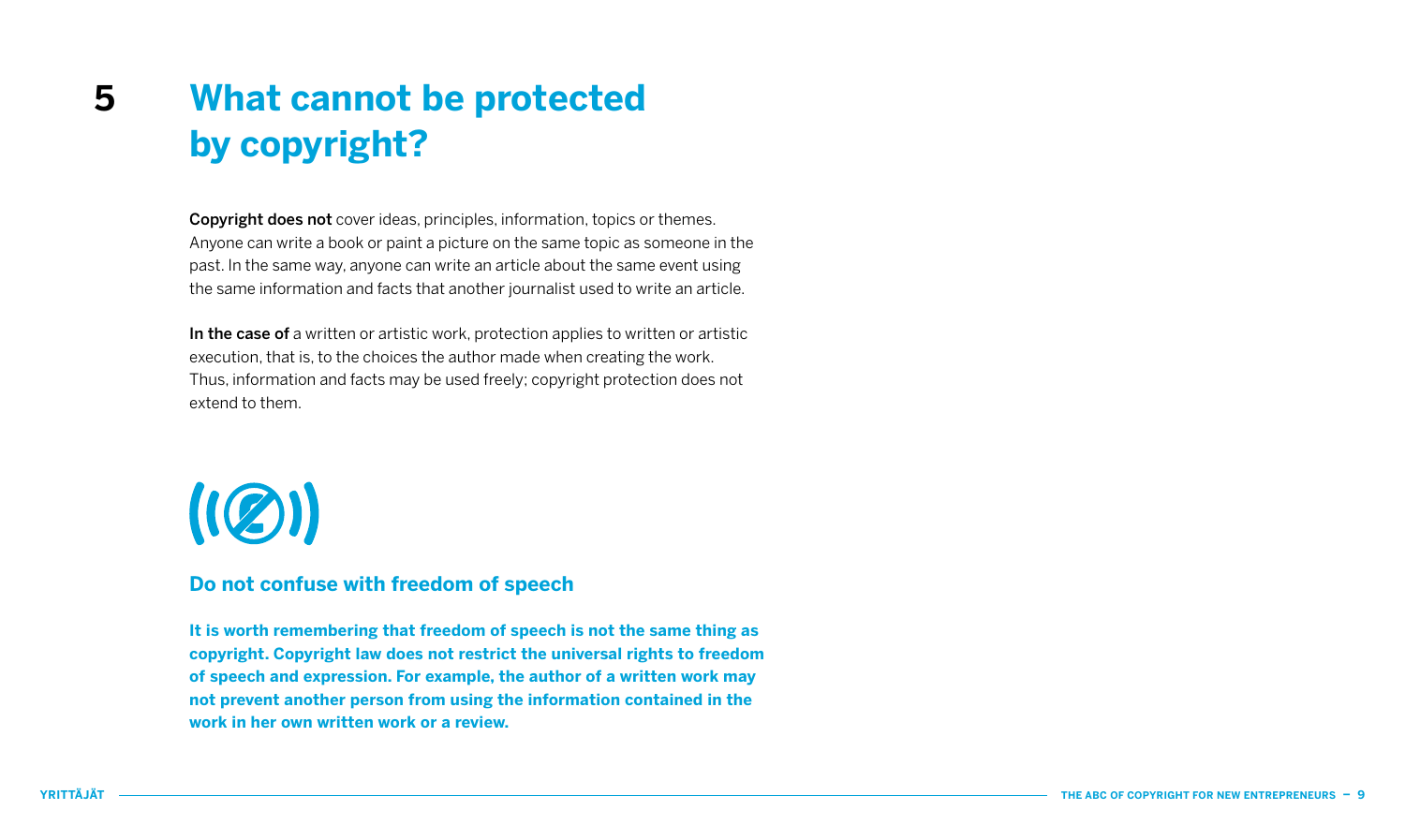## **Be careful with material found online 6**

Just because material is available online, it does not mean that it can be freely used. Copyright law applies online just as it does elsewhere. It may not be presumed that the author has surrendered his or her copyright, even though the material is freely readable or linkable. Using another person's articles or other materials requires permission or consent.

You may quote a published work, but the quoted section and source must be clearly cited. A quotation must properly cite the author's work.

When copying images online, always remember that getting permission beforehand is the surest way of avoiding problems later. Some images and services come with various terms of use which explain how they may be used. An example of this is the Creative Commons licence. This allows for material to be used without separate permission.

Read more about the Creative Commons licence: www.creativecommons.org

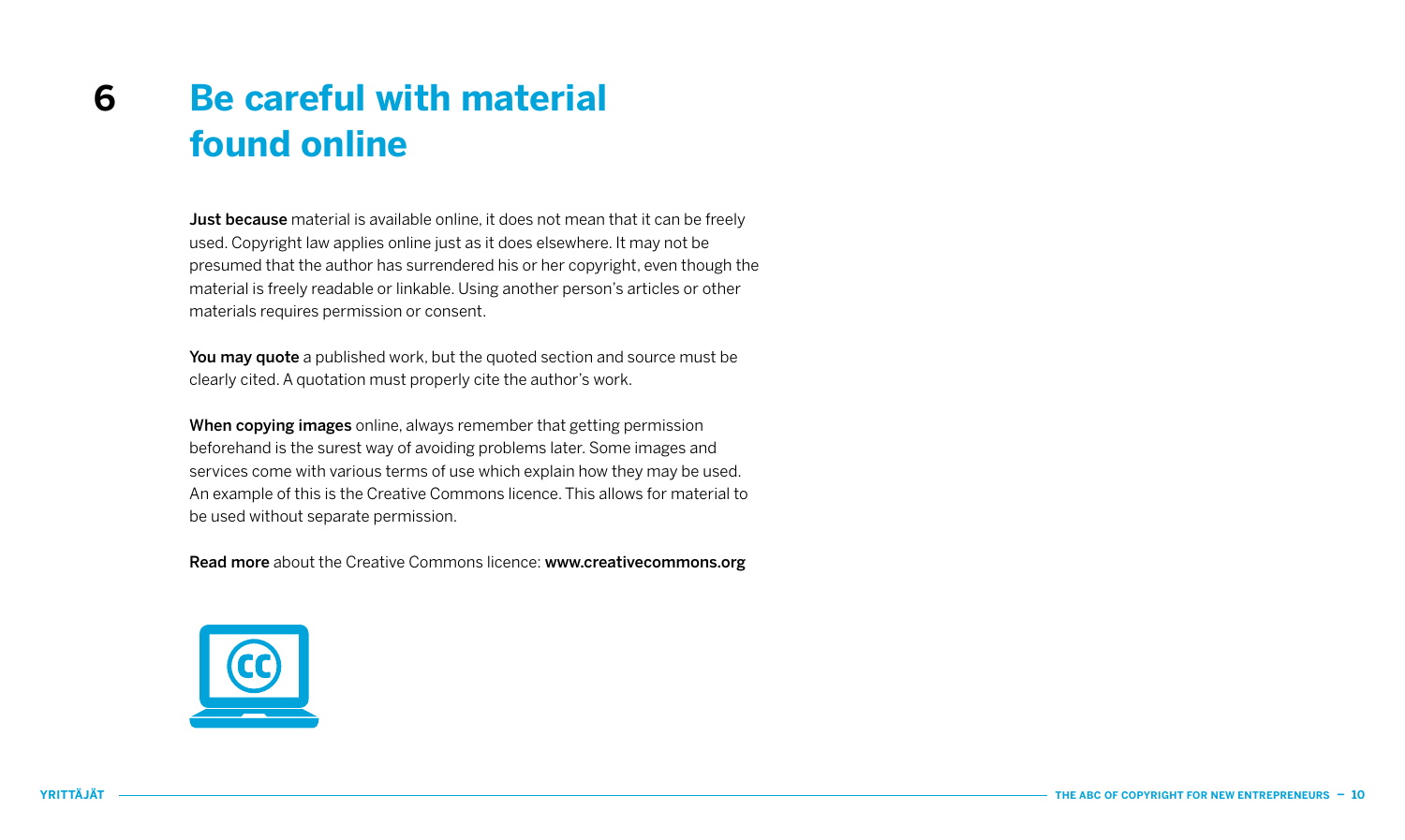# **7 Social media is no exception**

The provisions of copyright law also apply on social media. So if you post copyrighted material on Facebook or another social network without prior permission, you could face consequences for copyright infringement.

More than one person or body may face consequences for such rights infringement:

- Anyone who imports, mediates or links to material (such as a Facebook user)
- Anyone who maintains the site (such as a person responsible for maintaining a Facebook page and his or her company)



# **The copyright symbol is not decisive**

**Use of the copyright symbol, ©, has no legal significance in terms of Finnish copyright protection. However, there is nothing to stop a copyright holder from using the © symbol to express his or her desire to retain his or her copyright and require others to honour that right. If the requirements for copyright protection are not met, however, the © symbol does not create that protection.**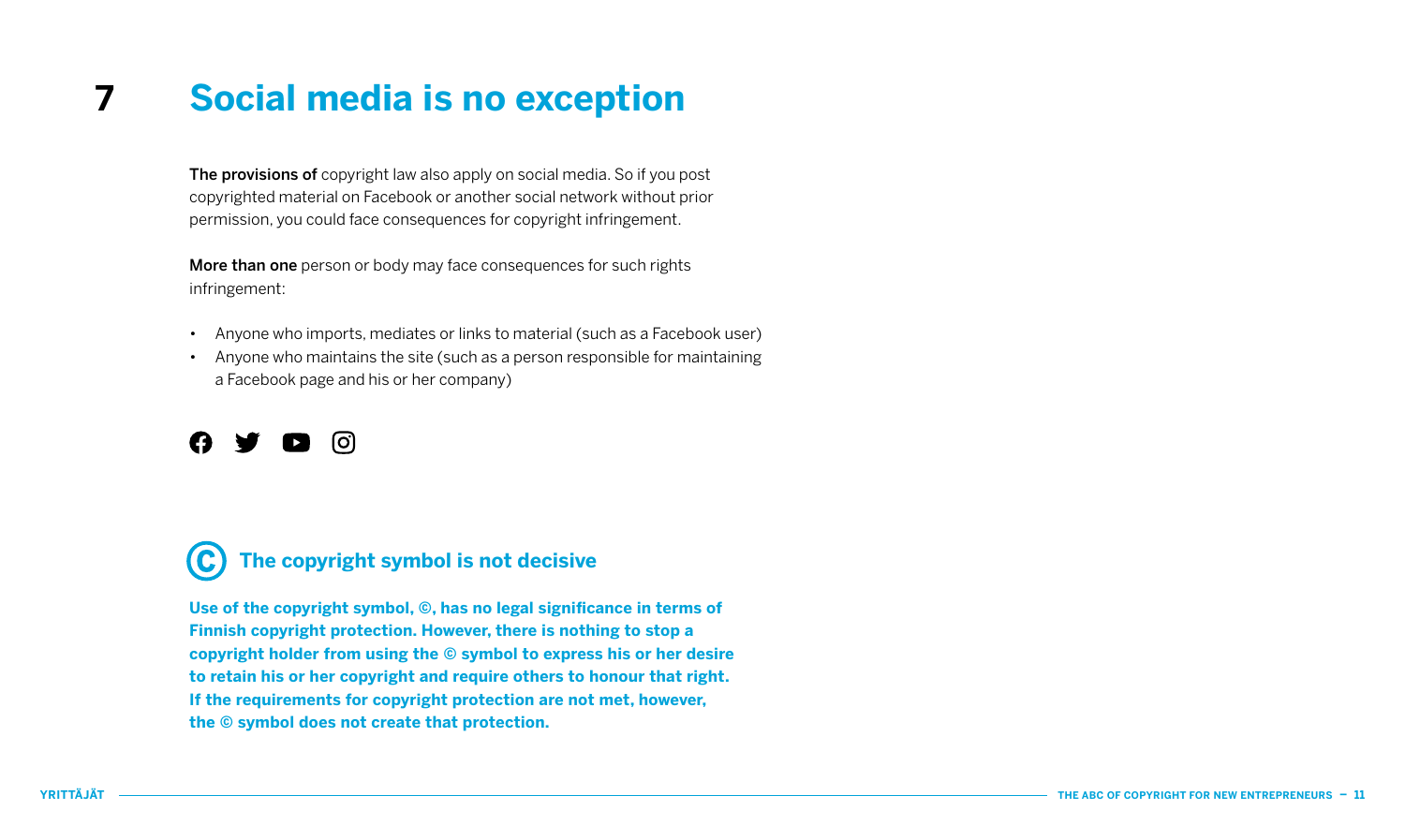# **A private person has the right to private copying – a company does not 8**

A private person may take a few copies from a completed work. This provision is intended only for situations in which the copies are taken for personal use.

A company may not justify its activities with the provision on taking a private copy.

A company must obtain permission, either from the author directly, the copyright holder or a copyright association, to share copies of articles or book chapters at lectures, for example.

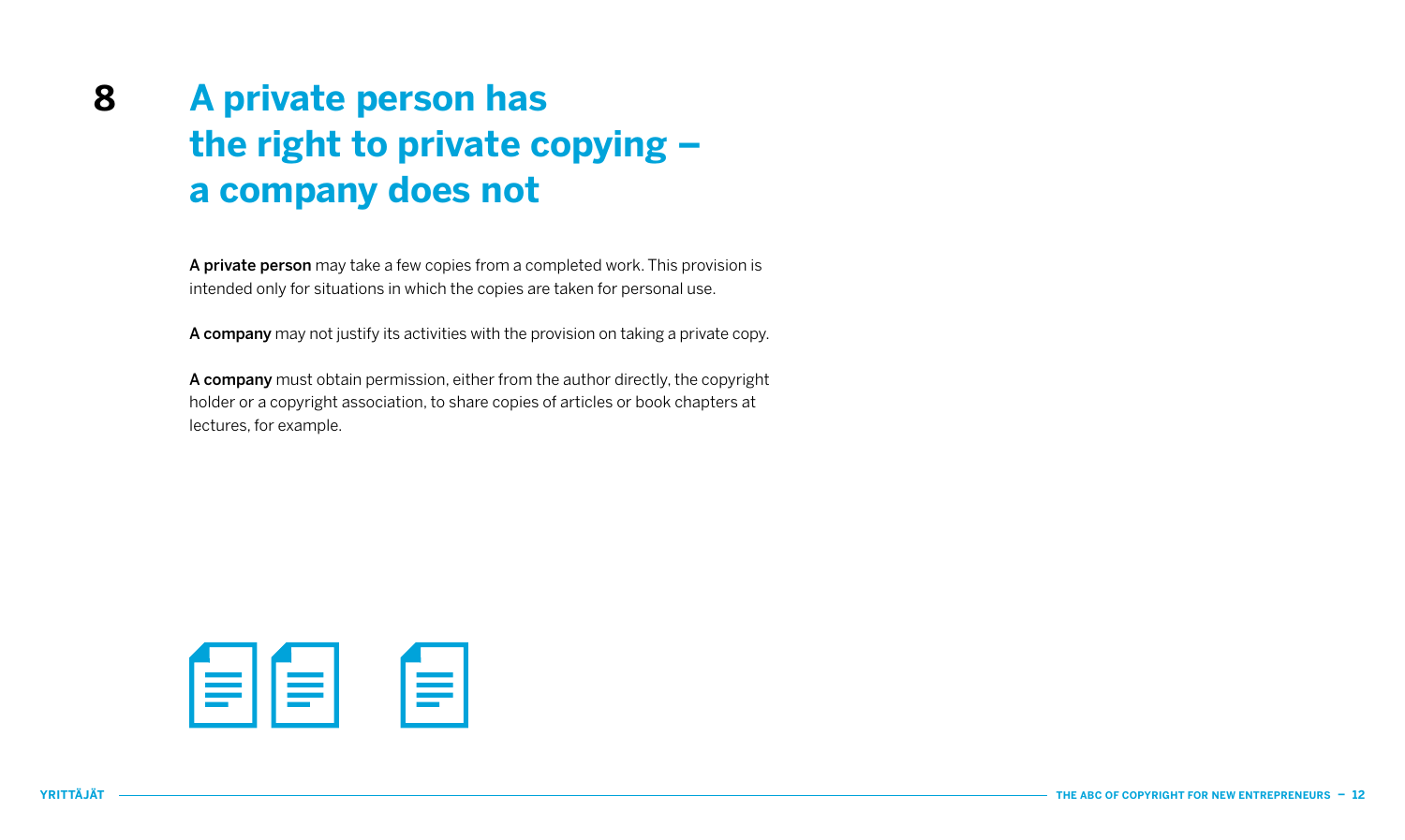#### **Even accidental infringements may put a business on the hook for compensation**

**Copyrights must be respected. If you use copyrighted material without permission, or break the Copyright Act in other ways, you may have to pay the copyright holder monetary compensation and damages.**

**The obligation to pay compensation does not require intent or negligence. This means that even though the user of the work did not know, and was not supposed to know, that he or she was using the protected work illegally, he or she is obligated to pay compensation for the infringement of economic rights.**

**Infringement of copyright may also cause liability for damages. Using works against the law may also be punishable under criminal law.**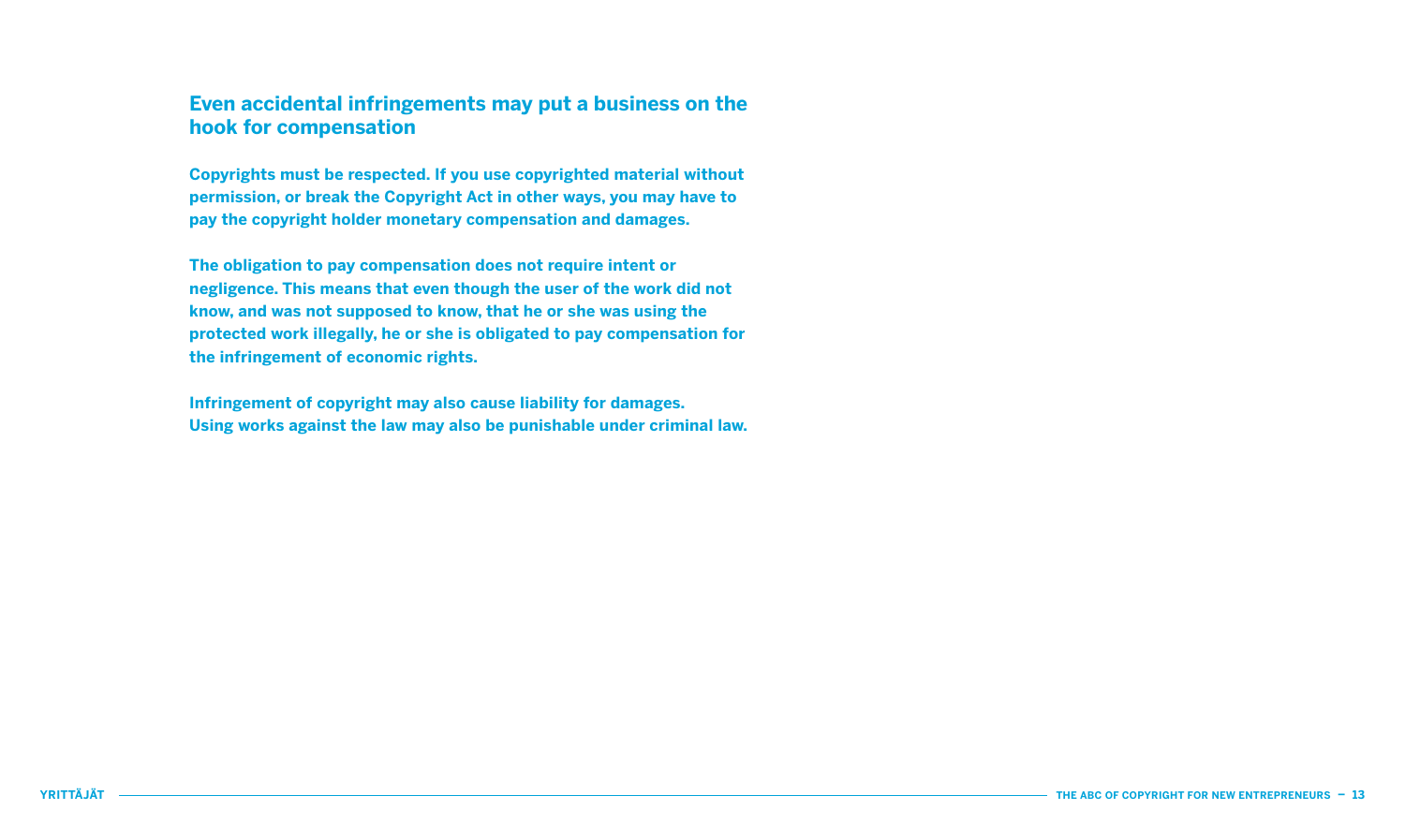# **9 How long is copyright valid?**

Copyright expires 70 years after the year of the author's death. During this period, the works are copyrighted. After the author dies, copyright is transferred to either his or her heirs or spouse. They may also be transferred to the beneficiary of his or her will. Heirs or beneficiaries of the will become copyright holders rather than authors. They administer the rights for 70 years after the author's death.

## **Photographs have a shorter protection period**

An important exception applies to photographs. Only some photographs receive true copyright with the aforementioned long copyright period.

Most photographs are protected by related rights included in the Copyright Act. In this case, the copyright subsists for 50 years from the date the photograph was taken.

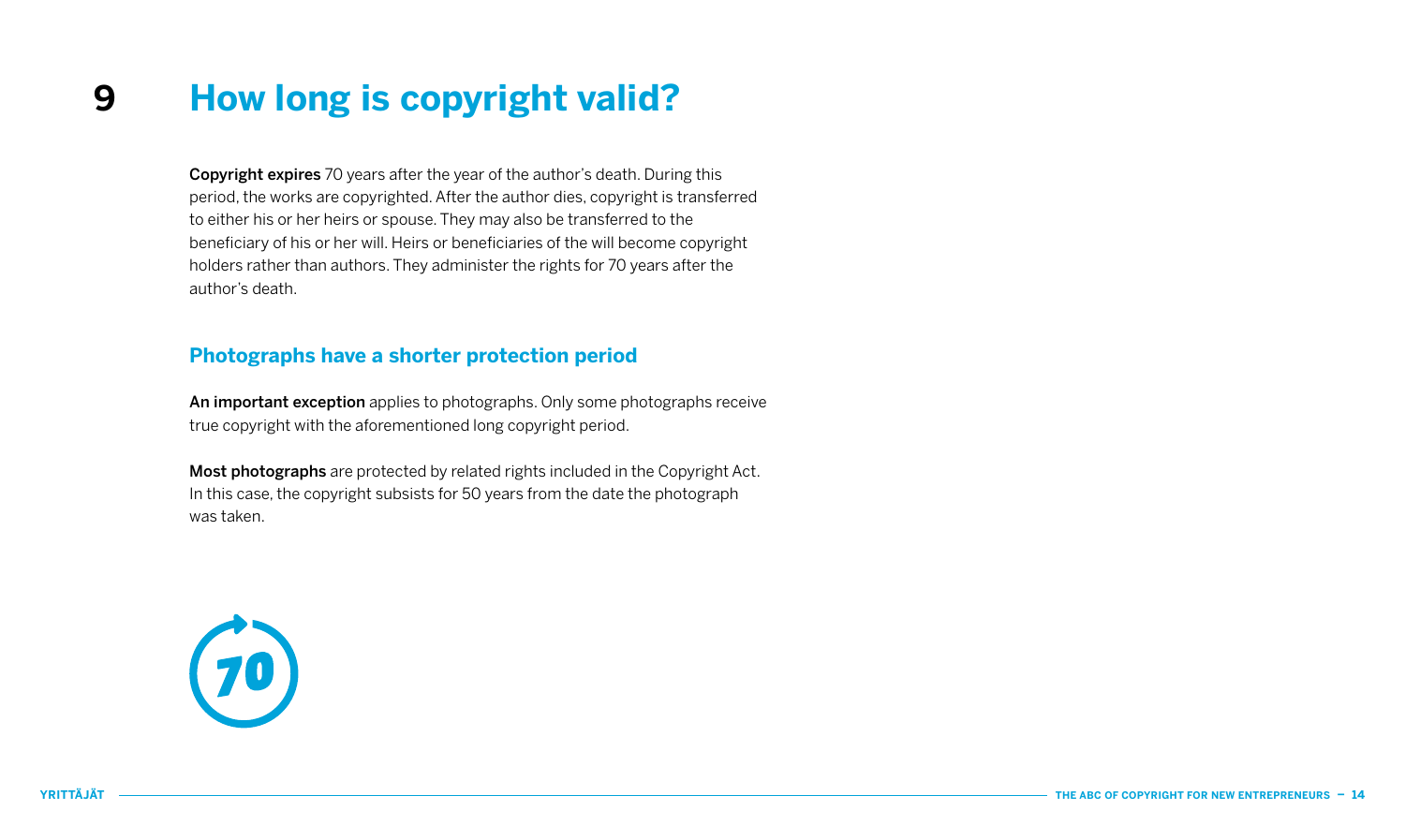#### **Copyright also applies to music**

**The copyright association Teosto represents composers, lyricists, arrangers and music publishers.**

**Gramex represents musicians and producers. The organisations represent various Finnish and foreign rights holders. They both have the right and authority to sign contracts on the use of music, for example, in hairdressing salons.**

**To make obtaining permission easier, Gramex and Teosto jointly founded GT Musiikkiluvat Oy, a company to which you can easily apply for permits to play music on business premises: www.musiikkiluvat.fi**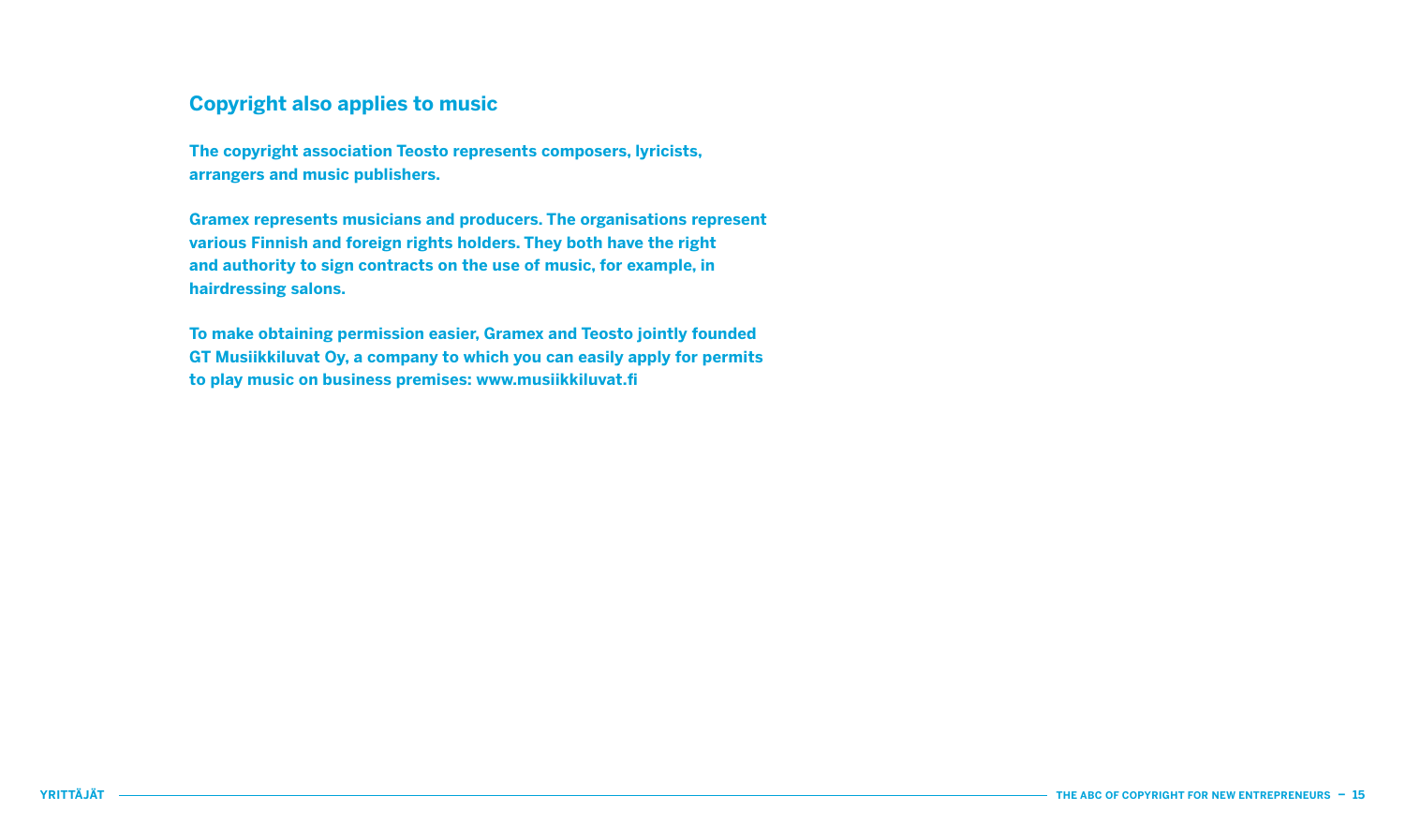# **More information**

## **Yrittäjät.fi**

**• You can find more information online on the Suomen Yrittäjät website: www.yrittajat.fi » Entrepreneur's ABC » Innovations and immaterial property**

## **Entrepreneur's copyright guide**

**• In addition, you should read the joint copyright guide produced by the Confederation of Finnish Industries, the Finland Chamber of Commerce and Suomen Yrittäjät (in Finnish): The Entrepreneur's copyright guide This guide, about 30 pages long, is available on the website of the Confederation of Finnish Industries:**

**www.ek.fi » EK vaikuttaa » Yrityslainsäädäntö » Teollis- ja tekijänoikeudet (IPR)**

## **Advisory service for Suomen Yrittäjät members**

**• Suomen Yrittäjät members can also ask for further information about copyright issues by calling the national phone advisory service. The advisory service is only intended for Suomen Yrittäjät members, and the contact details are at www.yrittajat.fi/neuvontapalvelut**